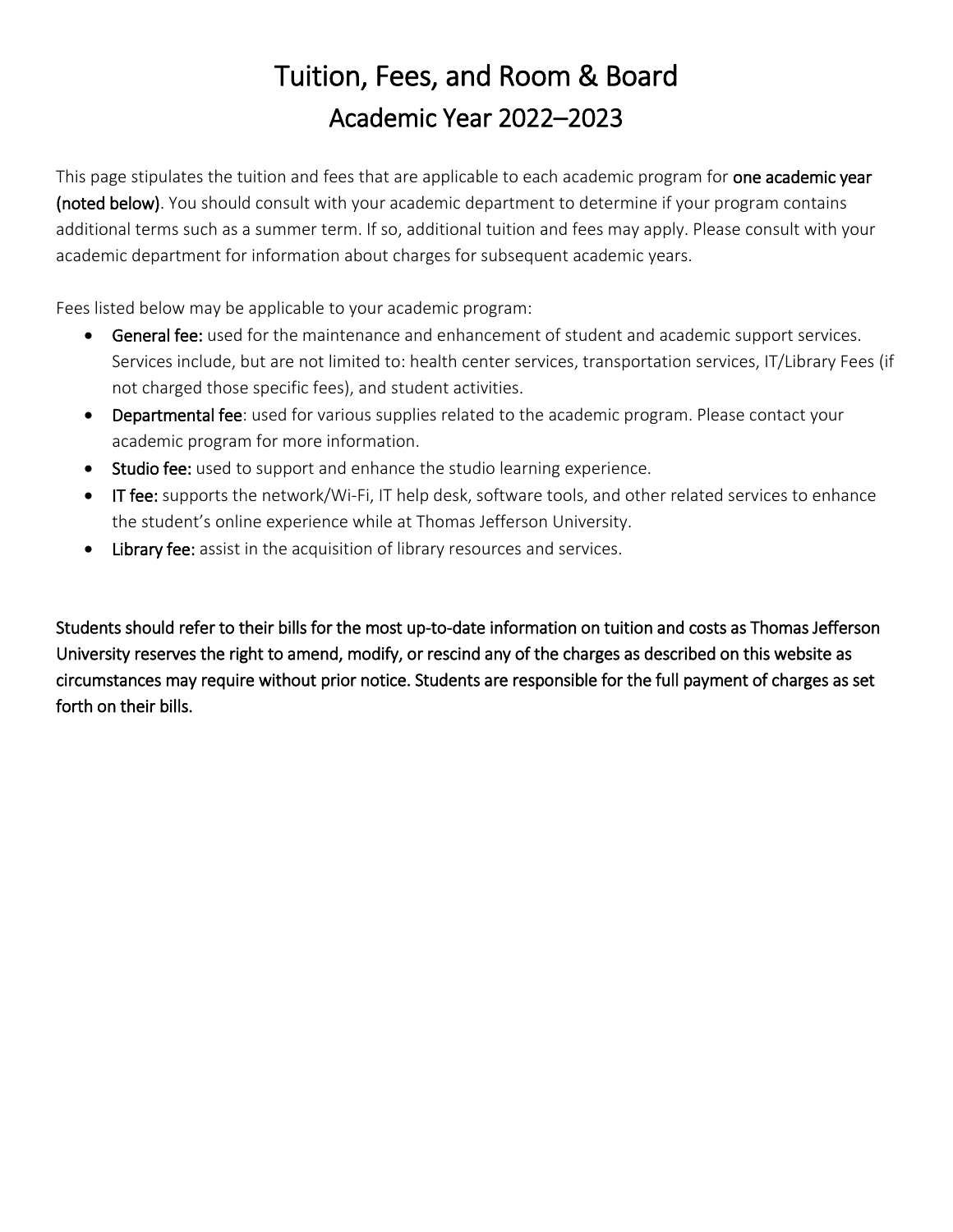### Undergraduate Programs

| All Programs                         |                |                    |  |
|--------------------------------------|----------------|--------------------|--|
|                                      | Tuition        | <b>General Fee</b> |  |
| Full-Time                            | \$43,100       | \$1,100            |  |
| Part-Time                            | \$1,355/credit | \$32/credit        |  |
| Exceptions                           |                |                    |  |
| Medical Imaging & Radiation Sciences | \$8,885        | \$32/credit        |  |
| - Certificate (Full-Time)            |                |                    |  |
| Nursing Full-time Accelerated        | \$49,865       | \$1,100            |  |
| Coursework Track (FACT) - 1-Year     |                |                    |  |
| School of Continuing & Professional  | \$605/credit   | \$10/credit        |  |
| Studies (exception noted below)      |                |                    |  |
| School of Continuing & Professional  | \$400/credit   | \$0                |  |
| Studies - Einstein Rad Tech Students |                |                    |  |

| <b>Departmental Fees</b>                                          |                  |
|-------------------------------------------------------------------|------------------|
|                                                                   | Departmental Fee |
| College of Architecture & the Built Environment                   | \$795            |
| (except Bachelor of Science in Construction Management)           |                  |
| Medical Imaging & Radiation Sciences                              | \$1,485          |
| Medical Laboratory Sciences & Biotechnology                       | \$1,035          |
| Jefferson College of Nursing                                      | \$1,975          |
| Bachelor of Science & Master of Science in Occupational Therapy - | \$635            |
| Center City (BS/MSOT-CC) - Years 1 & 2                            |                  |

| <b>Course Fees</b>                      |                   |
|-----------------------------------------|-------------------|
|                                         | <b>Course Fee</b> |
| Emergency Medical Technician (HSCI 310) | \$400             |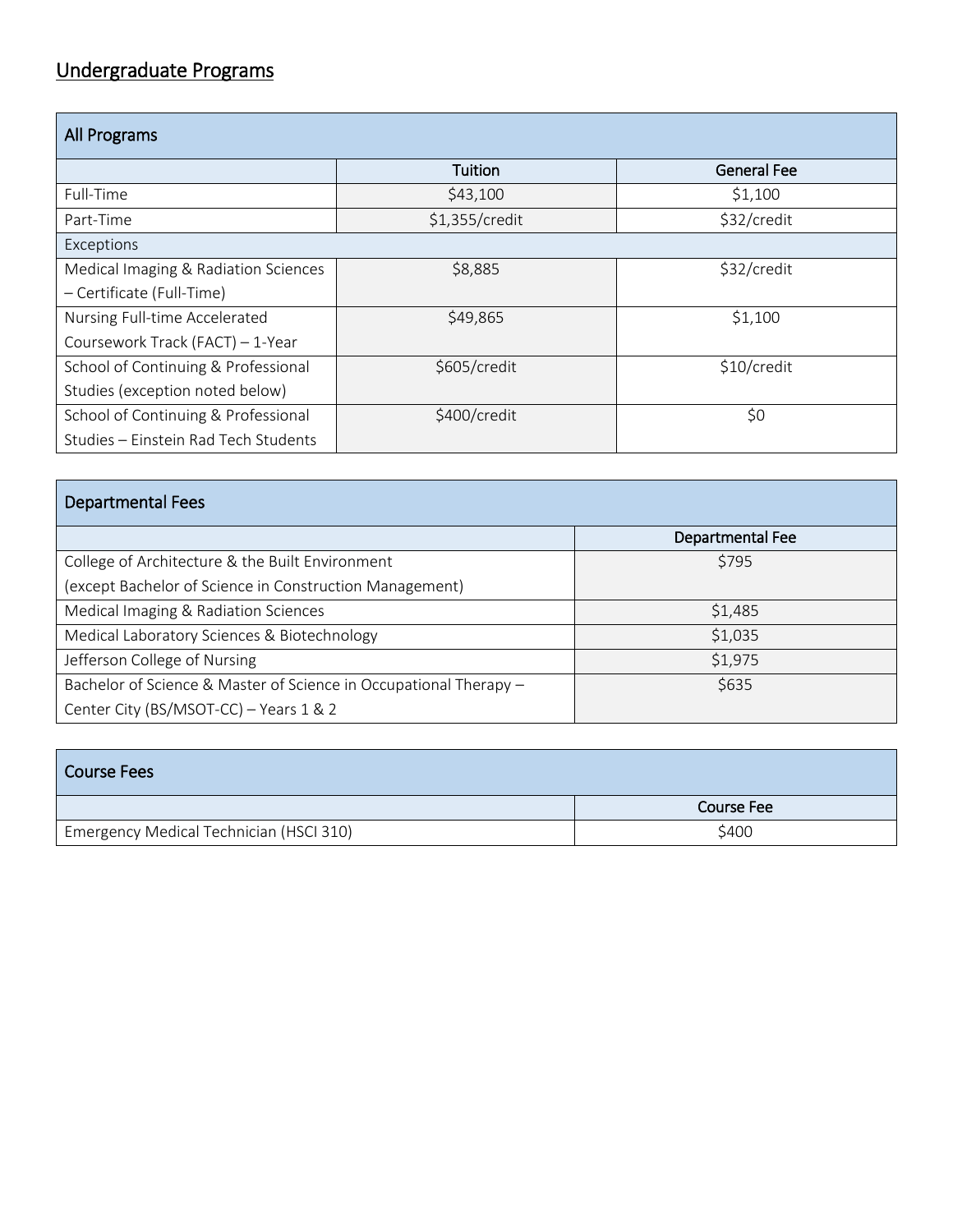## Undergraduate Programs by College

| College of Architecture & the Built Environment |                |                    |            |
|-------------------------------------------------|----------------|--------------------|------------|
|                                                 | Tuition        | <b>General Fee</b> | Studio Fee |
| Full-Time                                       | \$43,100       | \$1,100            | \$795      |
| (except for programs listed below)              |                |                    |            |
| Bachelor of Science in Construction             | \$43,100       | \$1,100            | \$0        |
| Management (Full-Time)                          |                |                    |            |
| Part-Time                                       | \$1,355/credit | \$32/credit        | \$795      |

| Kanbar College of Design, Engineering & Commerce |                  |             |                  |
|--------------------------------------------------|------------------|-------------|------------------|
|                                                  | Tuition          | General Fee | Departmental Fee |
| Full-Time                                        | \$43,100         | \$1,100     | \$0              |
| Part-Time                                        | $$1,355/c$ redit | \$32/credit | S0               |

| <b>College of Health Professions</b> |                |                    |                  |
|--------------------------------------|----------------|--------------------|------------------|
|                                      | Tuition        | <b>General Fee</b> | Departmental Fee |
| Full-Time                            | \$43,100       | \$1,100            | \$0              |
| (except for programs listed below)   |                |                    |                  |
| Medical Imaging & Radiation Sciences | \$43,100       | \$1,100            | \$1,485          |
| - Bachelor of Science (Full-Time)    |                |                    |                  |
| Medical Imaging & Radiation Sciences | \$8,885        | \$32/credit        | \$1,485          |
| - Certificate (Full-Time)            |                |                    |                  |
| Medical Laboratory Sciences &        | \$43,100       | \$1,100            | \$1,035          |
| Biotechnology                        |                |                    |                  |
| Part-Time                            | \$1,355/credit | \$32/credit        | \$0              |
| (except for programs listed below)   |                |                    |                  |
| Medical Imaging & Radiation Sciences | \$1,355/credit | \$32/credit        | \$1,485          |
| - Bachelor of Science (Part-Time)    |                |                    |                  |
| Medical Laboratory Sciences &        | \$1,355/credit | \$32/credit        | \$1,035          |
| Biotechnology - Bachelor of Science  |                |                    |                  |
| (Part-Time)                          |                |                    |                  |

| <b>College of Humanities &amp; Sciences</b> |                |                    |                  |
|---------------------------------------------|----------------|--------------------|------------------|
|                                             | Tuition        | <b>General Fee</b> | Departmental Fee |
| Full-Time                                   | \$43,100       | \$1,100            | \$0              |
| Part-Time                                   | \$1,355/credit | \$32/credit        | \$0              |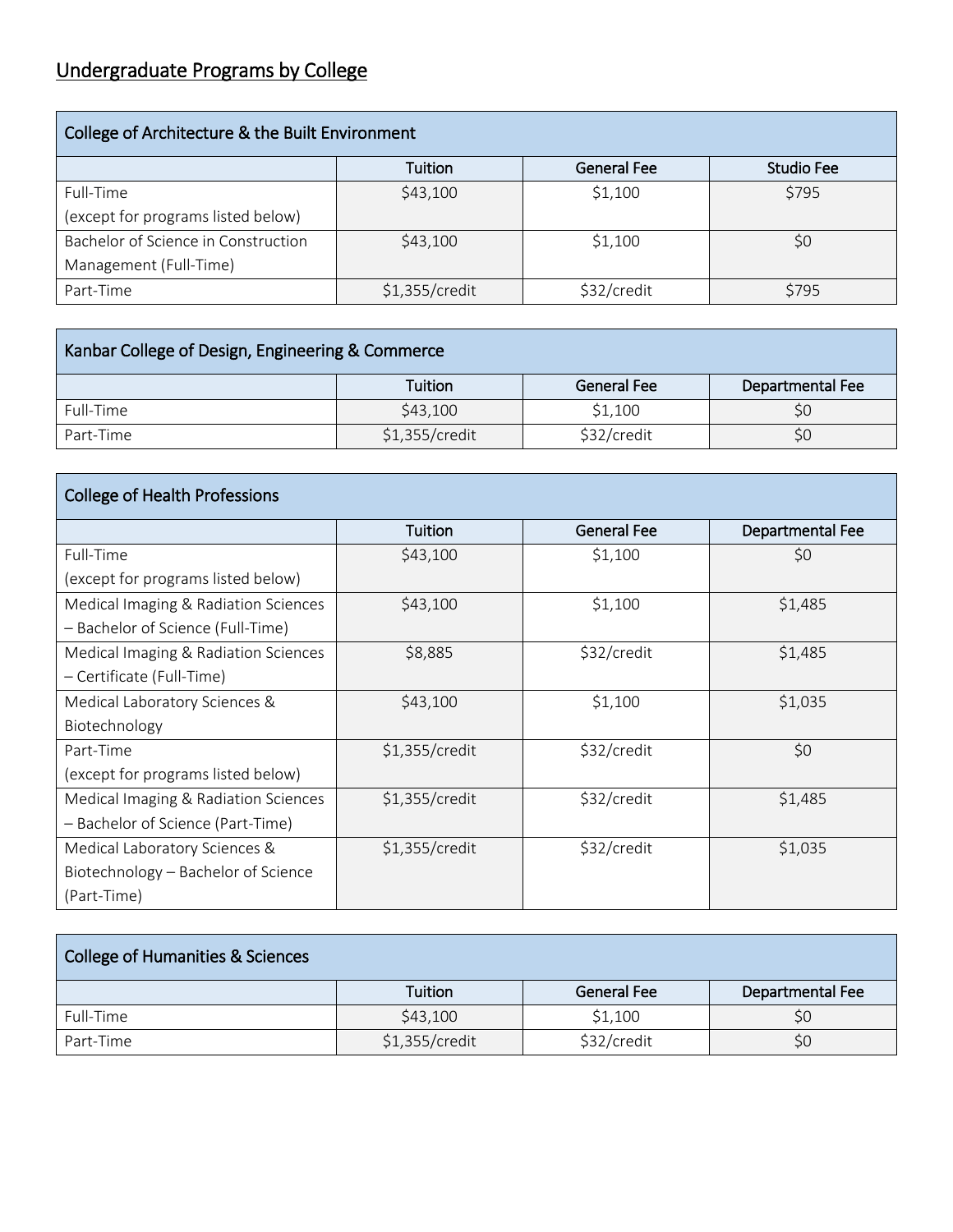| College of Life Sciences |                |                    |                  |
|--------------------------|----------------|--------------------|------------------|
|                          | <b>Tuition</b> | <b>General Fee</b> | Departmental Fee |
| Full-Time                | \$43,100       | \$1,100            | \$0              |
| Part-Time                | \$1,355/credit | \$32/credit        | \$0              |

| <b>College of Nursing</b>            |                |                    |                  |
|--------------------------------------|----------------|--------------------|------------------|
|                                      | Tuition        | <b>General Fee</b> | Departmental Fee |
| Nursing Full-time Accelerated        | \$49,865       | \$1,100            | \$1,975          |
| Coursework Track (FACT) - 1-Year     |                |                    |                  |
| Nursing Full-time Accelerated        | \$43,100       | \$1,100            | \$1,975          |
| Coursework Track (FACT) - 2-Year     |                |                    |                  |
| Bachelor of Science in Nursing (BSN) | \$43,100       | \$1,100            | \$1,975          |
| <b>Traditional Track</b>             |                |                    |                  |
| Part-Time                            | \$1,355/credit | \$32/credit        | \$1,975          |

| <b>College of Rehabilitation Sciences</b> |                |                    |                  |
|-------------------------------------------|----------------|--------------------|------------------|
|                                           | <b>Tuition</b> | <b>General Fee</b> | Departmental Fee |
| Full-Time                                 | \$43,100       | \$1,100            | \$0              |
| (except for programs listed below)        |                |                    |                  |
| Bachelor of Science & Master of           | \$43,100       | \$1,100/credit     | \$635            |
| Science in Occupational Therapy -         |                |                    |                  |
| Center City (BS/MSOT-CC) - Years 1 &      |                |                    |                  |
|                                           |                |                    |                  |
| Associate of Science in Occupational      | \$605/credit   | \$32/credit        | \$0              |
| Therapy                                   |                |                    |                  |
| Part-Time                                 | \$1,355/credit | \$32/credit        | \$0              |

| School of Continuing & Professional Studies |                |                    |                  |
|---------------------------------------------|----------------|--------------------|------------------|
|                                             | <b>Tuition</b> | <b>General Fee</b> | Departmental Fee |
| All Programs                                | \$605/credit   | \$10/credit        | \$0              |
| (except for programs listed below)          |                |                    |                  |
| Associate of Science in Health &            | \$400/credit   | \$0                | \$0              |
| Human Services - Radiologic                 |                |                    |                  |
| Technology (Einstein Rad Tech               |                |                    |                  |
| students)                                   |                |                    |                  |

| <b>Course Fees</b>                      |                   |
|-----------------------------------------|-------------------|
|                                         | <b>Course Fee</b> |
| Emergency Medical Technician (HSCI 310) | \$400             |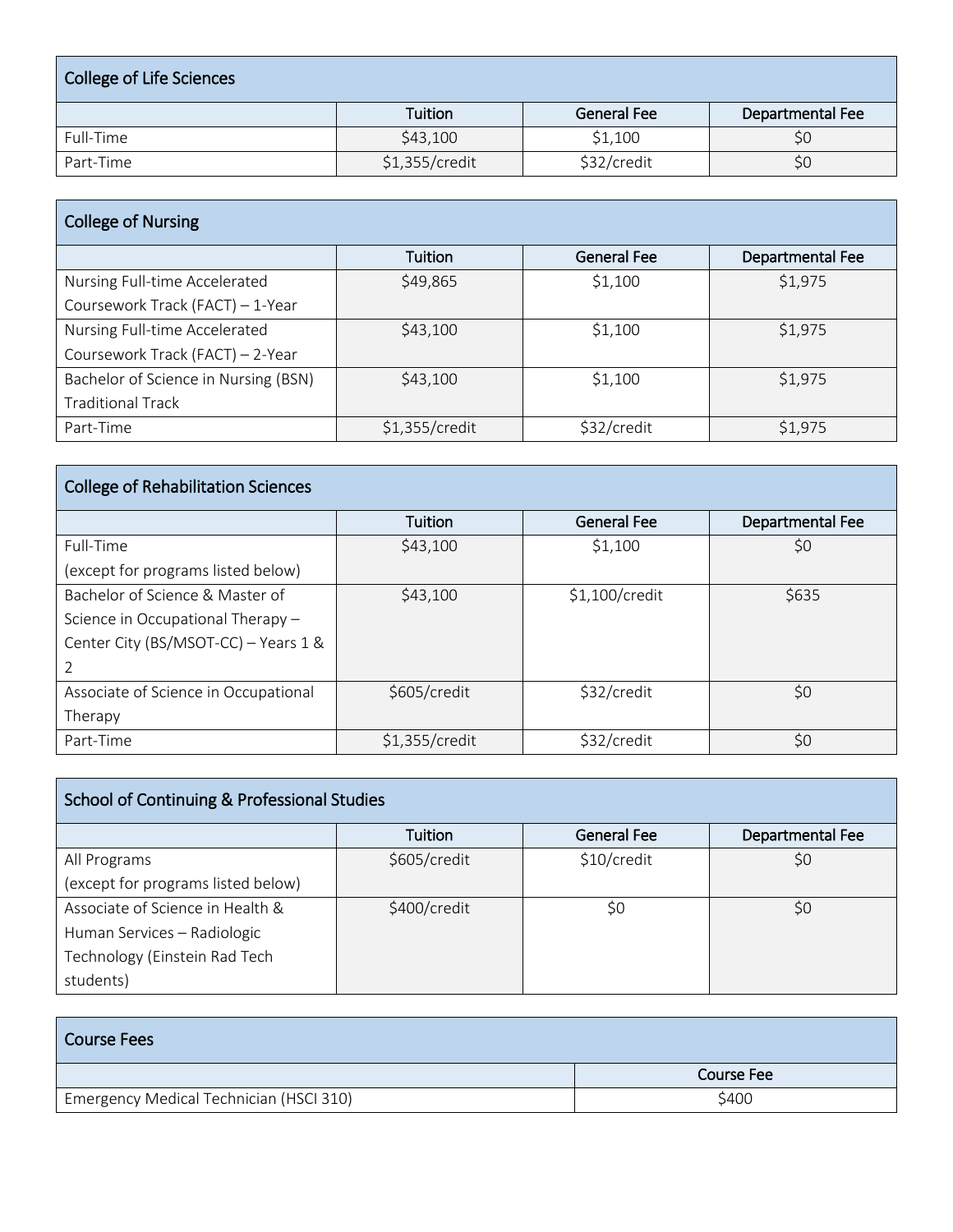| College of Architecture & the Built Environment          |                |                    |               |         |              |  |  |  |
|----------------------------------------------------------|----------------|--------------------|---------------|---------|--------------|--|--|--|
|                                                          |                |                    |               | Library |              |  |  |  |
|                                                          | Tuition        | <b>General Fee</b> | <b>IT</b> Fee | Fee     | Studio Fee   |  |  |  |
| All Programs                                             | \$1,399/credit | \$33/credit        | \$0           | \$0     | \$35/credit* |  |  |  |
| Students who started in or after Fall 2021               |                |                    |               |         |              |  |  |  |
| All Programs                                             | \$1,376/credit | \$33/credit        | \$0           | \$0     | \$0          |  |  |  |
| Students who started between Fall 2019 &                 |                |                    |               |         |              |  |  |  |
| Summer 2021                                              |                |                    |               |         |              |  |  |  |
| All Programs                                             | \$1,251/credit | \$33/credit        | \$0           | \$0     | \$0          |  |  |  |
|                                                          |                |                    |               |         |              |  |  |  |
| Students who started before Fall 2019                    |                |                    |               |         |              |  |  |  |
| *This Studio Fee only applies to the following programs: |                |                    |               |         |              |  |  |  |
| Master of Architecture<br>$\bullet$                      |                |                    |               |         |              |  |  |  |

- Master of Science in Architecture
- Master of Science in Interior Architecture
- Master of Science in Sustainable Design (On-Campus)
- Master of Science in Geospatial Technology for Geodesign
- Master of Urban Design Future Cities

| Kanbar College of Design, Engineering & Commerce – School of Business Administration |                |                    |        |         |              |  |
|--------------------------------------------------------------------------------------|----------------|--------------------|--------|---------|--------------|--|
|                                                                                      |                |                    |        | Library | Departmental |  |
|                                                                                      | Tuition        | <b>General Fee</b> | IT Fee | Fee     | Fee          |  |
| All Programs                                                                         | \$1,190/credit | \$33/credit        | \$0    | \$0     | \$0          |  |
| (except for programs listed below)                                                   |                |                    |        |         |              |  |
| Online Innovation MBA (iMBA)                                                         | \$796/credit   | \$33/credit        | \$0    | S0      | \$0          |  |

| Kanbar College of Design, Engineering & Commerce - School of Design & Engineering |                |                    |               |         |              |  |  |
|-----------------------------------------------------------------------------------|----------------|--------------------|---------------|---------|--------------|--|--|
|                                                                                   |                |                    |               | Library | Departmental |  |  |
|                                                                                   | Tuition        | <b>General Fee</b> | <b>IT</b> Fee | Fee     | Fee          |  |  |
| All Programs                                                                      | \$1,251/credit | \$33/credit        | \$0           | \$0     | \$0          |  |  |
| (except for programs listed below)                                                |                |                    |               |         |              |  |  |
| Master of Science in Industrial Design                                            | \$1,771/credit | \$33/credit        | \$0           | S0      | SO           |  |  |
| PhD in Biologics Engineering Processing                                           | \$2,672/credit | \$33/credit        | \$0           | \$0     | \$0          |  |  |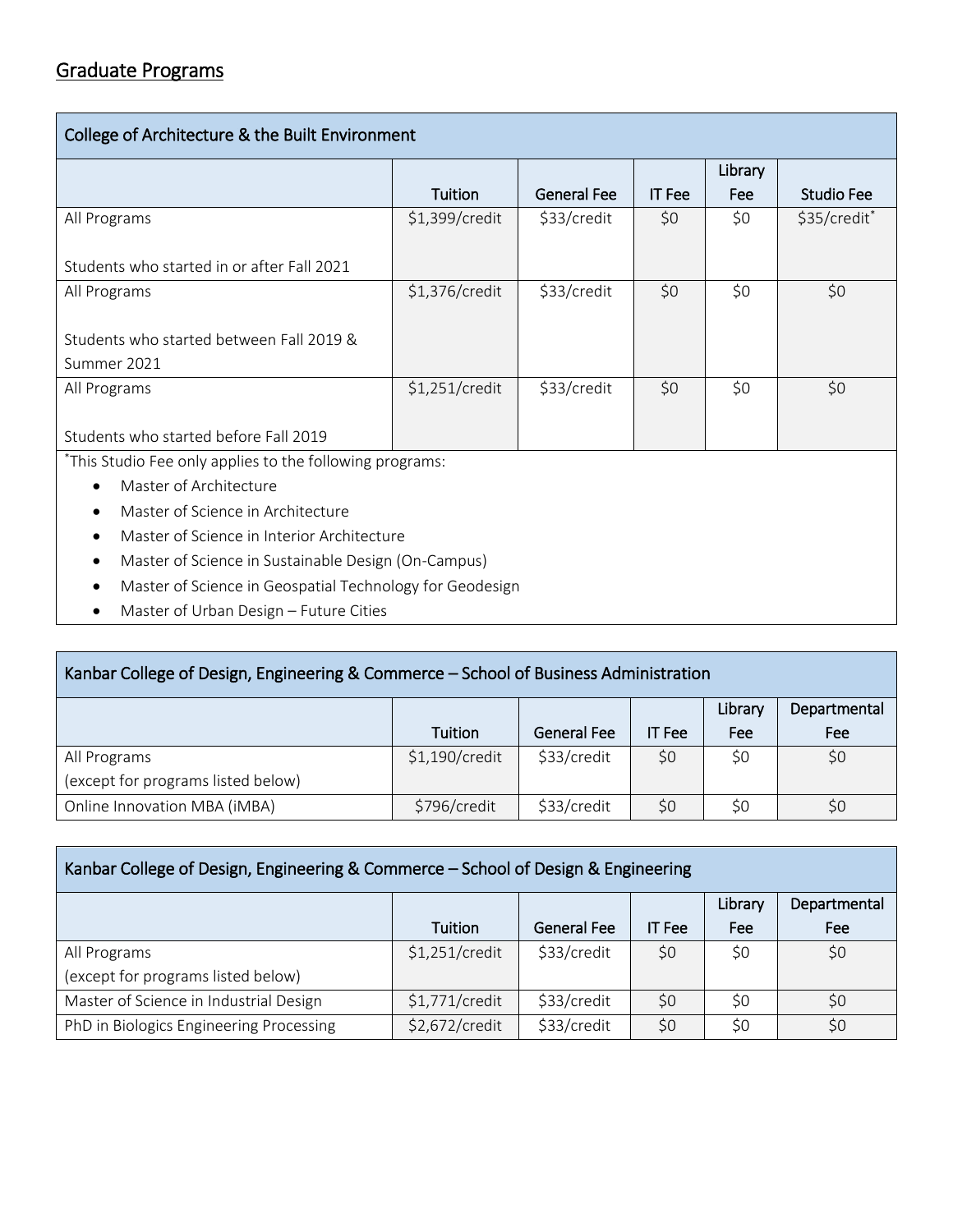| <b>College of Health Professions</b>         |                |                    |                  |                  |              |
|----------------------------------------------|----------------|--------------------|------------------|------------------|--------------|
|                                              |                |                    |                  | Library          | Departmental |
|                                              | Tuition        | <b>General Fee</b> | <b>IT Fee</b>    | Fee              | Fee          |
| Part-Time                                    | \$1,129/credit | \$33/credit        | \$0              | \$0              | \$0          |
| (except for programs listed below)           |                |                    |                  |                  |              |
| Community & Trauma Counseling including All  | \$1,226/credit | \$33/credit        | \$0              | \$0              | \$0          |
| Concentrations - Master of Science &         |                |                    |                  |                  |              |
| Certificate Programs                         |                |                    |                  |                  |              |
| Master of Science in Couple & Family Therapy | \$34,145       | \$0                | \$578            | \$416            | \$300        |
| Disaster Medicine & Management Programs      | \$1,250/credit | \$33/credit        | \$0              | \$0              | \$0          |
| Combined Master of Science in Disaster       | \$1,168/credit | \$33/credit        | \$0              | \$0              | \$0          |
| Medicine & Management and Master of          |                |                    |                  |                  |              |
| Public Health                                |                |                    |                  |                  |              |
| Medical Imaging & Radiation Sciences -       | \$39,082       | \$0                | \$578            | \$416            | \$1,500      |
| Master of Science                            |                |                    |                  |                  |              |
| Medical Laboratory Sciences & Biotechnology  | \$37,786       | \$0                | \$578            | \$416            | \$536        |
| - BS/MS (Graduate Year)                      |                |                    |                  |                  |              |
| Medical Laboratory Sciences & Biotechnology  | \$40,053       | \$0                | \$578            | \$416            | \$1,580      |
| - 1-Year Master of Science                   |                |                    |                  |                  |              |
| Medical Laboratory Sciences & Biotechnology  | \$32,388       | \$0                | \$578            | \$416            | \$858        |
| - 2-Year Master of Science                   |                |                    |                  |                  |              |
| Medical Laboratory Sciences & Biotechnology  | \$37,786       | \$0                | \$578            | \$416            | \$1,580      |
| - 1-Year Advanced Master of Science          |                |                    |                  |                  |              |
| Medical Laboratory Sciences & Biotechnology  | \$1,129/credit | \$0                | See              | See              | \$1,580      |
| -2-Year Advanced Master of Science           |                |                    | "Prorated<br>IT& | "Prorated<br>IT& |              |
|                                              |                |                    | Library          | Library          |              |
|                                              |                |                    | Fees"            | Fees"            |              |
|                                              |                |                    | chart<br>See     | chart<br>See     |              |
| Medical Laboratory Sciences & Biotechnology  | \$1,124/credit | \$0                | "Prorated        | "Prorated        | \$375        |
| - Graduate Certificates                      |                |                    | IT&              | IT &             |              |
|                                              |                |                    | Library<br>Fees" | Library<br>Fees" |              |
|                                              |                |                    | chart            | chart            |              |
| Master of Science in Medical Physics         | \$39,660       | \$0                | \$578            | \$416            | \$1,500      |
| Midwifery & Women's Health Programs          | \$1,040/credit | \$33/credit        | \$0              | \$0              | \$0          |
| Master of Science in Nutrition & Dietetic    | \$1,193/credit | \$33/credit        | \$0              | \$0              | \$35/credit  |
| Practice (RDN)                               |                |                    |                  |                  |              |
| Doctor of Health Science (DHSc) in Health    | \$1,010/credit | \$33/credit        | \$0              | \$0              | \$0          |
| Professions                                  |                |                    |                  |                  |              |
| Master of Science in Physician Assistant     | \$49,534       | \$33/credit        | \$0              | \$0              | \$1,040      |
| Studies                                      |                |                    |                  |                  |              |
|                                              |                |                    |                  |                  |              |
| Students who started in or after Pre-        |                |                    |                  |                  |              |
| Fall/Summer/Fall 2021                        |                |                    |                  |                  |              |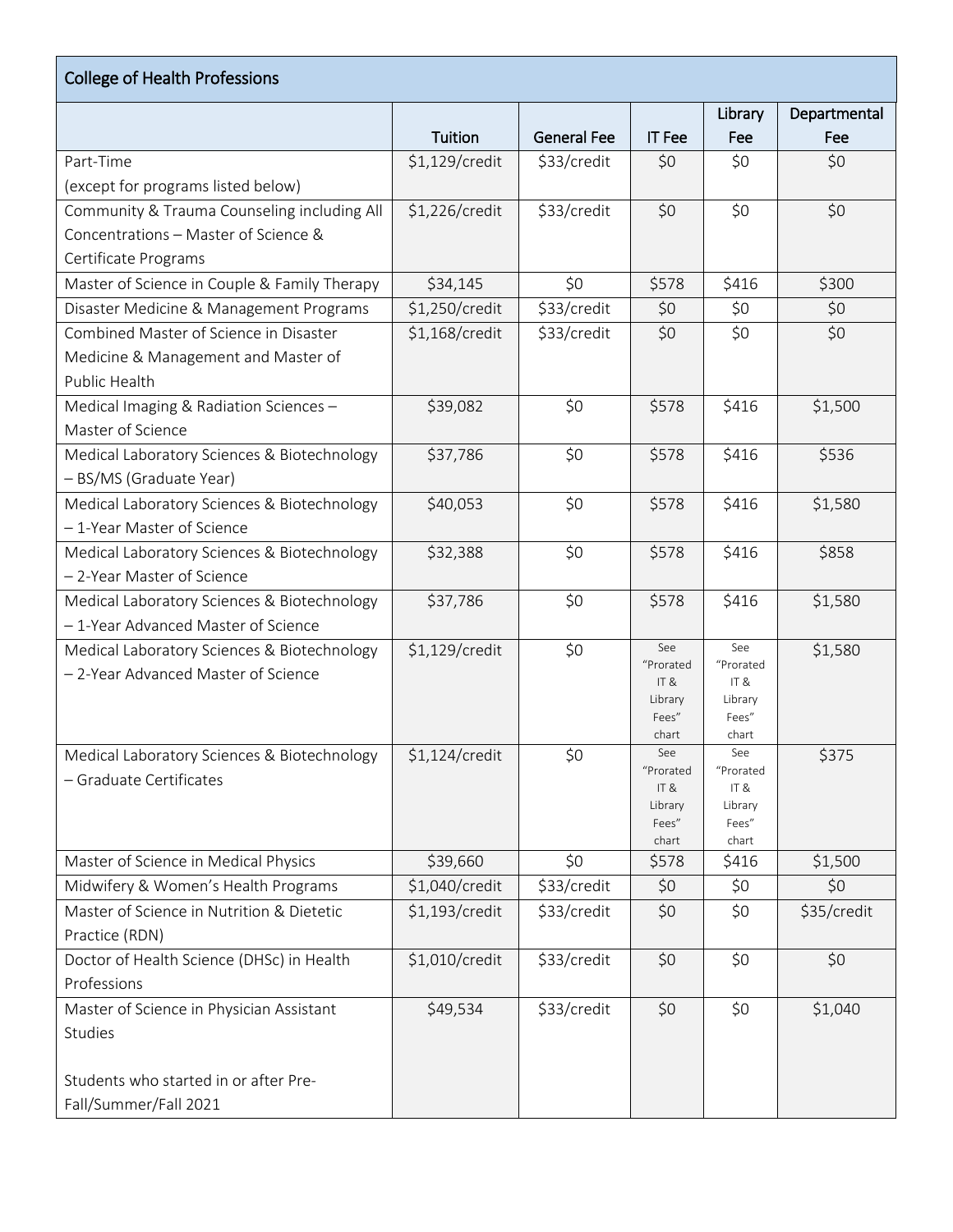| <b>College of Health Professions</b>     |          |                    |               |         |              |  |  |
|------------------------------------------|----------|--------------------|---------------|---------|--------------|--|--|
|                                          |          |                    |               | Library | Departmental |  |  |
|                                          | Tuition  | <b>General Fee</b> | <b>IT</b> Fee | Fee     | Fee          |  |  |
| Master of Science in Physician Assistant | \$48,590 | \$33/credit        | \$0           | \$0     | \$1,040      |  |  |
| <b>Studies</b>                           |          |                    |               |         |              |  |  |
|                                          |          |                    |               |         |              |  |  |
| Students who started in or before Pre-   |          |                    |               |         |              |  |  |
| Fall/Summer/Fall 2020                    |          |                    |               |         |              |  |  |

| <b>College of Life Sciences</b>                                                            |                |                    |                                                               |                                                               |              |  |  |  |
|--------------------------------------------------------------------------------------------|----------------|--------------------|---------------------------------------------------------------|---------------------------------------------------------------|--------------|--|--|--|
|                                                                                            |                |                    |                                                               | Library                                                       | Departmental |  |  |  |
|                                                                                            | Tuition        | <b>General Fee</b> | <b>IT</b> Fee                                                 | Fee                                                           | Fee          |  |  |  |
| Doctor of Philosophy (PhD) Programs                                                        | \$27,798       | \$0                | \$578                                                         | \$416                                                         | \$0          |  |  |  |
| Master of Science & Graduate Certificate<br>Programs<br>(except for programs listed below) | \$1,210/credit | \$0                | See<br>"Prorated<br>IT <sub>8</sub><br>Library<br>Fees" chart | See<br>"Prorated<br>IT <sub>8</sub><br>Library<br>Fees" chart | \$0          |  |  |  |
| Master of Science in Human Genetics &<br><b>Genetic Counseling</b>                         | \$36,615       | \$0                | \$578                                                         | \$416                                                         | \$0          |  |  |  |
| Postbaccalaureate Pre-Professional Program<br>(P4)                                         | \$870/credit   | \$0                | See<br>"Prorated<br>IT <sub>8</sub><br>Library<br>Fees" chart | See<br>"Prorated<br>IT $8$<br>Library<br>Fees" chart          | \$0          |  |  |  |
| Non-Degree                                                                                 | \$1,210/credit | \$0                | See<br>"Prorated<br>IT <sub>8</sub><br>Library<br>Fees" chart | See<br>"Prorated<br>IT $8$<br>Library<br>Fees" chart          | \$0          |  |  |  |

| <b>College of Nursing</b>                   |                |                    |               |             |              |  |  |  |
|---------------------------------------------|----------------|--------------------|---------------|-------------|--------------|--|--|--|
|                                             |                |                    |               | Library     | Departmental |  |  |  |
|                                             | Tuition        | <b>General Fee</b> | <b>IT</b> Fee | Fee         | Fee          |  |  |  |
| All Programs                                | \$1,224/credit | \$0                | See           | See         | \$964        |  |  |  |
| (except programs listed below)              |                |                    | "Prorated     | "Prorated   |              |  |  |  |
|                                             |                |                    | IT &          | IT&         |              |  |  |  |
|                                             |                |                    | Library       | Library     |              |  |  |  |
|                                             |                |                    | Fees" chart   | Fees" chart |              |  |  |  |
| Doctor of Nursing Practice Nurse Anesthesia | \$49,641       | \$0                | \$578         | \$416       | \$964        |  |  |  |
| Program                                     |                |                    |               |             |              |  |  |  |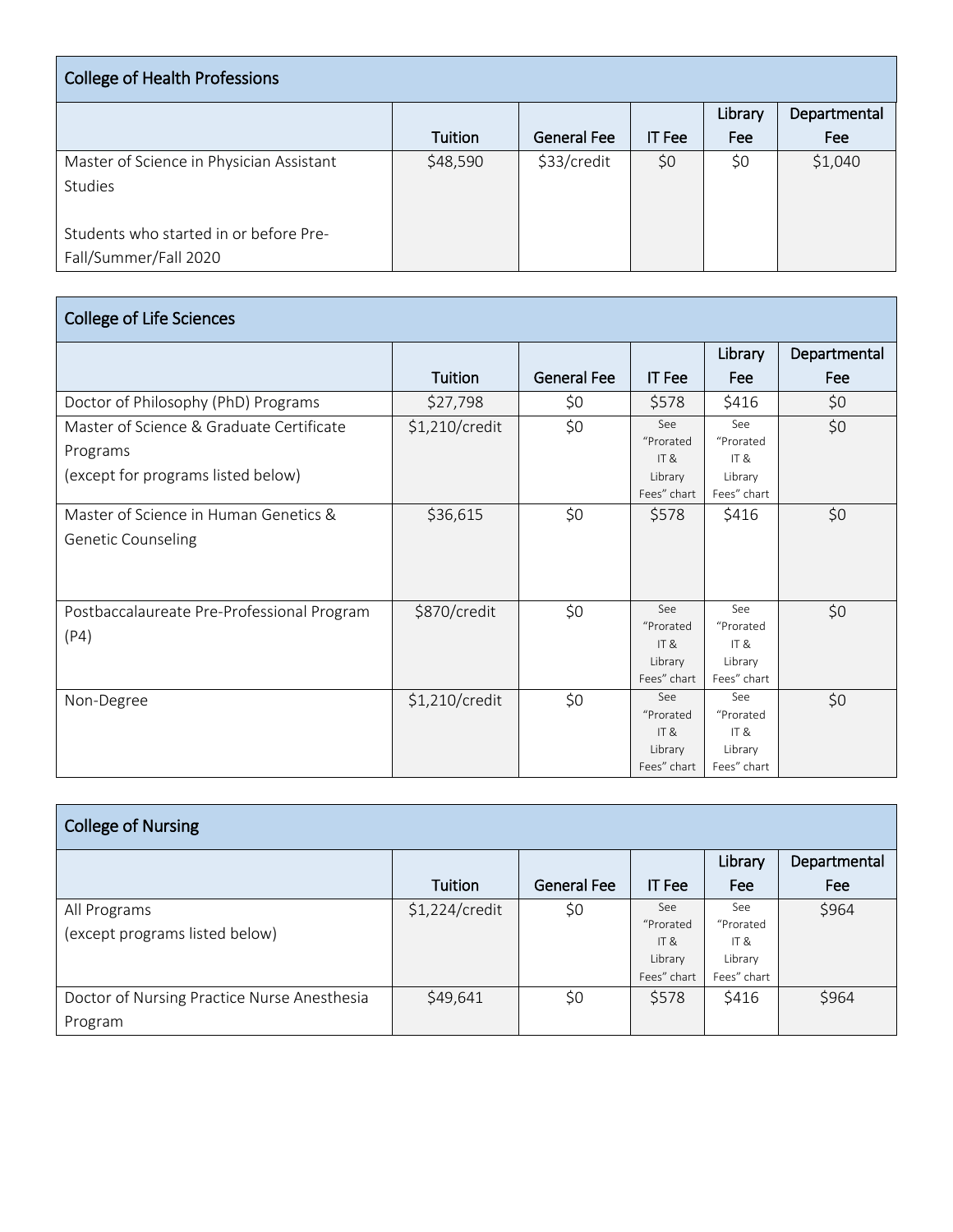| <b>College of Pharmacy</b>                                                                                               |                                  |                    |                                                                                                         |                                                                                                        |              |  |  |  |  |
|--------------------------------------------------------------------------------------------------------------------------|----------------------------------|--------------------|---------------------------------------------------------------------------------------------------------|--------------------------------------------------------------------------------------------------------|--------------|--|--|--|--|
|                                                                                                                          |                                  |                    |                                                                                                         | Library                                                                                                | Departmental |  |  |  |  |
|                                                                                                                          | Tuition                          | <b>General Fee</b> | <b>IT</b> Fee                                                                                           | Fee                                                                                                    | Fee          |  |  |  |  |
| Doctor of Pharmacy - Years 1-3                                                                                           | \$39,655                         | \$0                | \$578                                                                                                   | \$416                                                                                                  | \$780        |  |  |  |  |
| Doctor of Pharmacy - Year 4                                                                                              | \$53,303                         | \$0                | \$578                                                                                                   | \$416                                                                                                  | \$780        |  |  |  |  |
| Master of Science in Pharmaceutical Sciences<br>Population Health Pharmacy - Master of<br>Science & Certificate Programs | \$1,133/credit<br>\$1,133/credit | \$0<br>\$0         | See<br>"Prorated<br>IT <sub>8</sub><br>Library<br>Fees" chart<br>See<br>"Prorated<br>IT $\&$<br>Library | See<br>"Prorated<br><b>IT &amp;</b><br>Library<br>Fees" chart<br>See<br>"Prorated<br>IT $8$<br>Library | \$0<br>\$0   |  |  |  |  |
|                                                                                                                          |                                  |                    | Fees" chart                                                                                             | Fees" chart                                                                                            |              |  |  |  |  |
| Non-Degree                                                                                                               | \$1,133/credit                   | \$0                | <b>See</b><br>"Prorated<br>IT <sub>8</sub><br>Library<br>Fees" chart                                    | See<br>"Prorated<br>IT $8$<br>Library<br>Fees" chart                                                   | \$0          |  |  |  |  |

| <b>College of Population Health</b>                                                            |                |                    |                                                    |                                                      |              |
|------------------------------------------------------------------------------------------------|----------------|--------------------|----------------------------------------------------|------------------------------------------------------|--------------|
|                                                                                                |                |                    |                                                    | Library                                              | Departmental |
|                                                                                                | Tuition        | <b>General Fee</b> | <b>IT</b> Fee                                      | Fee                                                  | Fee          |
| All Programs (including non-degree)<br>(except programs listed below)                          | \$1,234/credit | \$0                | See<br>"Prorated<br>IT&<br>Library<br>Fees" chart  | See<br>"Prorated<br>IT $8$<br>Library<br>Fees" chart | \$0          |
| Doctor of Health Science (DHSc) - 2021<br>Cohort                                               | \$1,376/credit | \$0                | See<br>"Prorated<br>IT&<br>Library<br>Fees" chart  | See<br>"Prorated<br>IT&<br>Library<br>Fees" chart    | \$0          |
| Doctor of Health Science (DHSc) - 2022<br>Cohort                                               | \$25,000       | \$0                | \$578                                              | \$416                                                | \$0          |
| Master of Public Health<br>Students who started before Pre-Fall/Fall<br>2022                   | \$1,150/credit | \$0                | See<br>"Prorated<br>IT&<br>Library<br>Fees" chart  | See<br>"Prorated<br>IT&<br>Library<br>Fees" chart    | \$0          |
| Master of Public Health<br>Students who start in or after Pre-Fall/Fall<br>2022                | \$1,234/credit | \$0                | See<br>"Prorated<br>IT &<br>Library<br>Fees" chart | See<br>"Prorated<br>IT&<br>Library<br>Fees" chart    | \$0          |
| Combined Master of Science in Disaster<br>Medicine & Management and Master of<br>Public Health | \$1,168/credit | \$33/credit        | \$0                                                | \$0                                                  | \$0          |
| Senior Citizens, Military, Corporate, or<br>Jefferson Employee (unless otherwise stated)       | \$1,049/credit | \$0                | See<br>"Prorated<br>IT&<br>Library<br>Fees" chart  | See<br>"Prorated<br>IT&<br>Library<br>Fees" chart    | \$0          |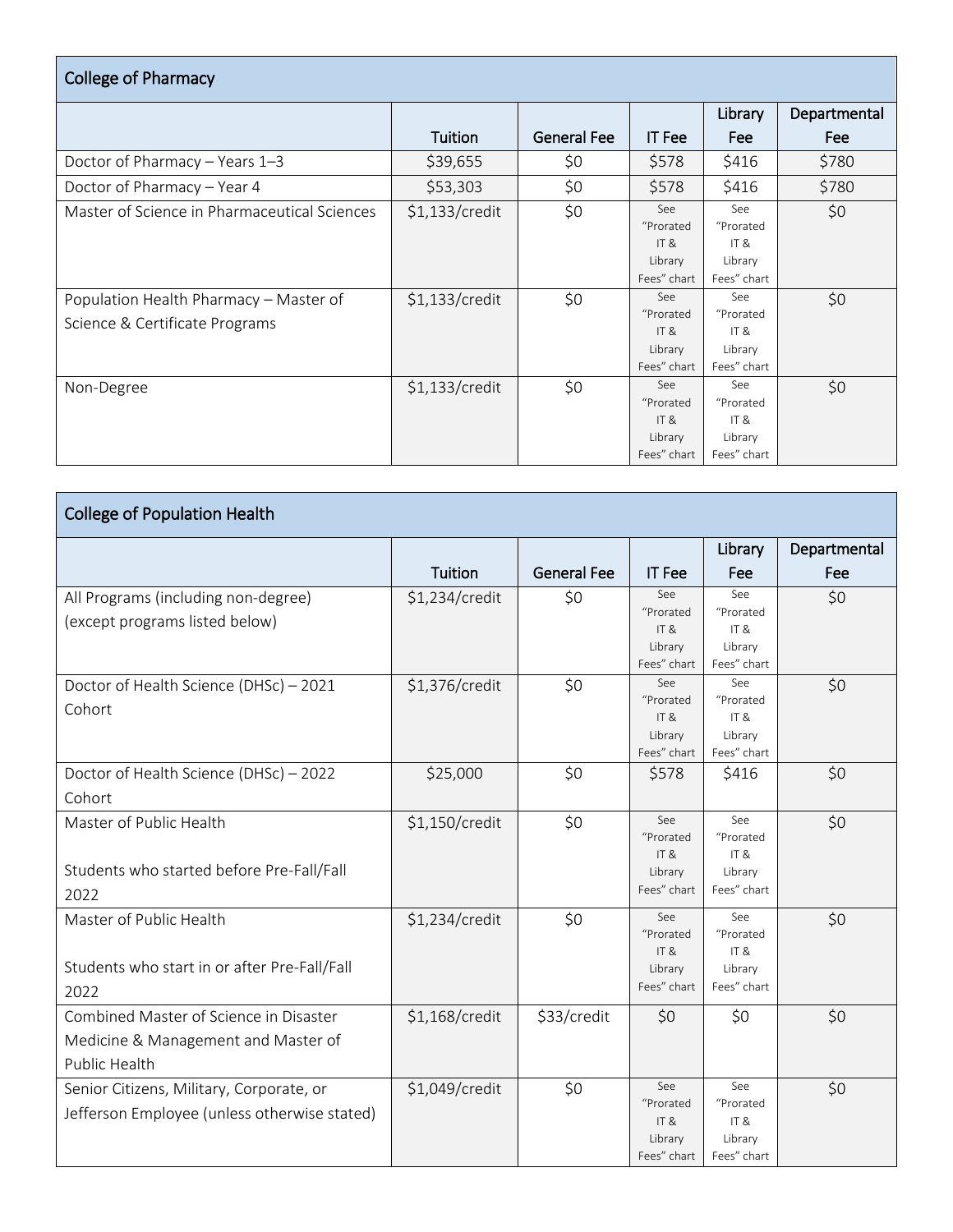| <b>College of Population Health</b>          |                  |                    |               |             |              |  |  |  |  |
|----------------------------------------------|------------------|--------------------|---------------|-------------|--------------|--|--|--|--|
|                                              |                  |                    |               | Library     | Departmental |  |  |  |  |
|                                              | Tuition          | <b>General Fee</b> | <b>IT</b> Fee | Fee         | Fee          |  |  |  |  |
| Jefferson Employee – Quality Improvement &   | \$944/credit     | \$0                | See           | See         | \$0          |  |  |  |  |
| Patient Safety (QIPS) Leadership Development |                  |                    | "Prorated     | "Prorated   |              |  |  |  |  |
|                                              |                  |                    | IT $8$        | IT&         |              |  |  |  |  |
| Program                                      |                  |                    | Library       | Library     |              |  |  |  |  |
|                                              |                  |                    | Fees" chart   | Fees" chart |              |  |  |  |  |
| Non-Jefferson Employee - Quality             | $$1,111/$ credit | \$0                | See:          | See         | \$0          |  |  |  |  |
| Improvement & Patient Safety (QIPS)          |                  |                    | "Prorated     | "Prorated   |              |  |  |  |  |
|                                              |                  |                    | IT &          | IT $8$      |              |  |  |  |  |
| Leadership Development Program               |                  |                    | Library       | Library     |              |  |  |  |  |
|                                              |                  |                    | Fees" chart   | Fees" chart |              |  |  |  |  |

| <b>College of Rehabilitation Sciences</b>     |                |                    |                  |                              |              |  |  |  |
|-----------------------------------------------|----------------|--------------------|------------------|------------------------------|--------------|--|--|--|
|                                               |                |                    |                  | Library                      | Departmental |  |  |  |
|                                               | Tuition        | <b>General Fee</b> | <b>IT Fee</b>    | Fee                          | Fee          |  |  |  |
| Master of Science in Athletic Training        | \$1,214/credit | \$33/credit        | \$0              | \$0                          | \$0          |  |  |  |
| Students who started in or before Fall 2020   |                |                    |                  |                              |              |  |  |  |
|                                               |                |                    |                  |                              |              |  |  |  |
| Master of Science in Athletic Training        | \$39,449       | \$0                | \$578            | \$416                        | \$0          |  |  |  |
| Students who started in or after Fall 2021    |                |                    |                  |                              |              |  |  |  |
| Occupational Therapy Entry-Level Programs     | \$44,251       | \$0                | \$578            | \$416                        | \$643        |  |  |  |
| (All Locations)                               |                |                    |                  |                              |              |  |  |  |
| Post-Professional Occupational Therapy        | \$1,015/credit | \$0                | See              | See                          | \$0          |  |  |  |
| Doctorate                                     |                |                    | "Prorated<br>IT& | "Prorated<br>ITR             |              |  |  |  |
|                                               |                |                    | Library          | Library                      |              |  |  |  |
|                                               |                |                    | Fees" chart      | Fees" chart                  |              |  |  |  |
| Doctor of Physical Therapy (DPT)              | \$37,664       | \$0                | \$578            | \$416                        | \$643        |  |  |  |
| Master of Science in Speech-Language          | \$40,641       | \$0                | \$578            | \$416                        | \$520        |  |  |  |
| Pathology (MS-SLP)                            |                |                    |                  |                              |              |  |  |  |
| Advanced Practice Certificates (except Hand & | \$1,015/credit | \$0                | See              | See                          | \$0          |  |  |  |
| Upper Limb)                                   |                |                    | "Prorated<br>IT& | "Prorated<br>IT <sub>8</sub> |              |  |  |  |
|                                               |                |                    | Library          | Library                      |              |  |  |  |
|                                               |                |                    | Fees" chart      | Fees" chart                  |              |  |  |  |
| Hand & Upper Limb Rehabilitation Advanced     | \$1,059/credit | \$33/credit        | \$0              | \$0                          | \$0          |  |  |  |
| Practice Certificate                          |                |                    |                  |                              |              |  |  |  |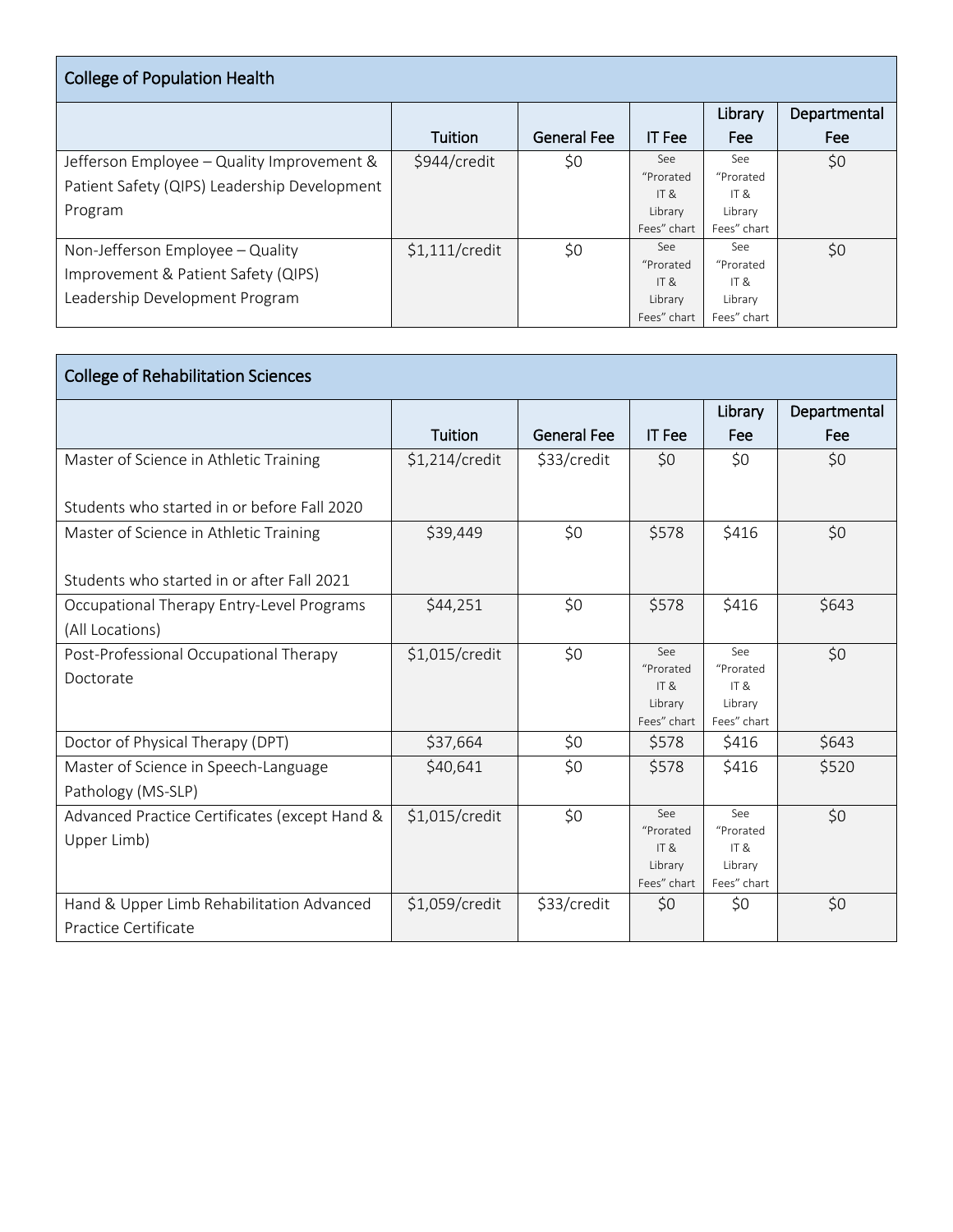| Institute of Emerging Health Professions      |                |                    |                        |                        |              |
|-----------------------------------------------|----------------|--------------------|------------------------|------------------------|--------------|
|                                               |                |                    |                        | Library                | Departmental |
|                                               | Tuition        | <b>General Fee</b> | <b>IT Fee</b>          | Fee                    | Fee          |
| Master of Science in Cardiovascular Perfusion | \$39,500       | \$0                | \$578                  | \$416                  | \$0          |
| - Direct Entry                                |                |                    |                        |                        |              |
|                                               |                |                    |                        |                        |              |
| Students who start in or after Fall 2021      |                |                    |                        |                        |              |
| Master of Science in Cardiovascular Perfusion | \$1,100/credit | \$0                | See                    | See                    | \$0          |
| - Post-Professional                           |                |                    | "Prorated              | "Prorated              |              |
|                                               |                |                    | IT&                    | IT&                    |              |
|                                               |                |                    | Library<br>Fees" chart | Library<br>Fees" chart |              |
| Master of Science in Medical Cannabis         | \$750/credit   | \$0                | See                    | See                    | \$0          |
|                                               |                |                    | "Prorated              | "Prorated              |              |
| Science & Business                            |                |                    | IT&                    | IT&                    |              |
|                                               |                |                    | Library                | Library                |              |
|                                               |                |                    | Fees" chart            | Fees" chart            |              |
| Master of Science in Integrative Health       | \$750/credit   | \$0                | See                    | See                    | \$0          |
| Sciences                                      |                |                    | "Prorated<br>IT&       | "Prorated<br>IT&       |              |
|                                               |                |                    | Library                | Library                |              |
|                                               |                |                    | Fees" chart            | Fees" chart            |              |
| Cannabis Medicine/Science/Business            | \$750/credit   | \$0                | See                    | See                    | \$0          |
| Certificates                                  |                |                    | "Prorated              | "Prorated              |              |
|                                               |                |                    | IT&                    | IT&                    |              |
|                                               |                |                    | Library                | Library                |              |
|                                               |                |                    | Fees" chart<br>See     | Fees" chart<br>See     |              |
| Connected Care: Telehealth & Digital Health   | \$750/credit   | \$0                | "Prorated              | "Prorated              | \$0          |
| Innovation Graduate Certificate               |                |                    | IT&                    | IT&                    |              |
|                                               |                |                    | Library                | Library                |              |
|                                               |                |                    | Fees" chart            | Fees" chart            |              |
| Telehealth Facilitator Certificate            | \$695          | \$0                | \$0                    | \$0                    | \$0          |
| Integrative Nutrition/Mind-Body               | \$750/credit   | \$0                | See                    | See                    | \$0          |
| Medicine/Integrative Health & Leadership      |                |                    | "Prorated              | "Prorated              |              |
| <b>Advanced Practice Certificates</b>         |                |                    | IT&<br>Library         | IT&<br>Library         |              |
|                                               |                |                    | Fees" chart            | Fees" chart            |              |

| School of Continuing & Professional Studies |                |                    |               |         |              |
|---------------------------------------------|----------------|--------------------|---------------|---------|--------------|
|                                             |                |                    |               | Library | Departmental |
|                                             | Tuition        | <b>General Fee</b> | <b>IT</b> Fee | Fee     | Fee          |
| All Programs                                | \$1,707/credit | \$33/credit        | \$0           | \$0     | \$0          |
| Master of Science in Organizational         | \$775/credit   | \$33/credit        | \$0           | \$0     | \$0          |
| Leadership                                  |                |                    |               |         |              |

| <b>Sidney Kimmel Medical College</b> |          |                    |        |         |              |
|--------------------------------------|----------|--------------------|--------|---------|--------------|
|                                      |          |                    |        | Library | Departmental |
|                                      | Tuition  | <b>General Fee</b> | IT Fee | Fee     | Fee          |
| Doctor of Medicine (MD)              | \$61,520 | \$0                | \$578  | \$416   | \$0          |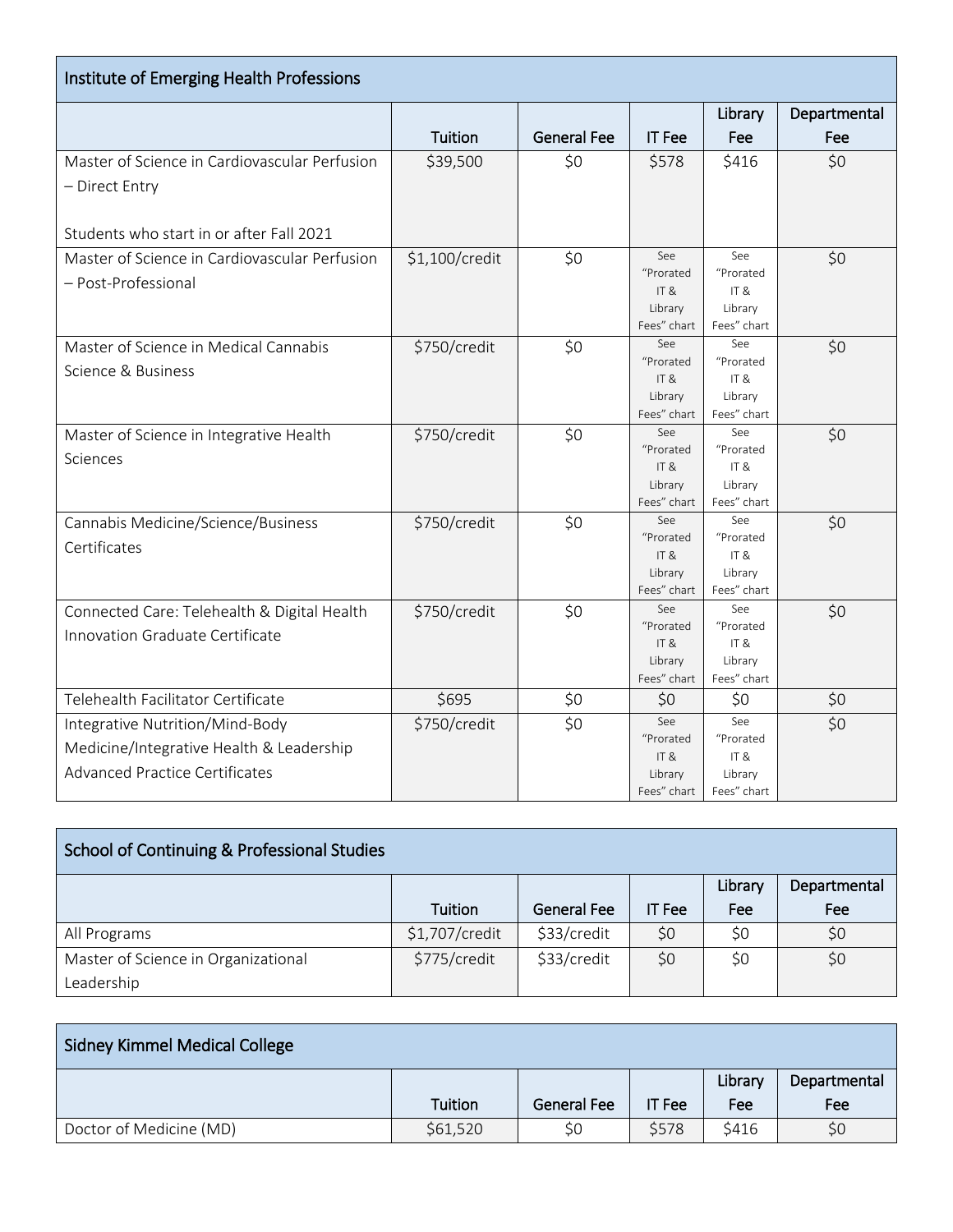| <b>Prorated IT &amp; Library Fees</b> |               |             |  |  |  |  |
|---------------------------------------|---------------|-------------|--|--|--|--|
|                                       | <b>IT</b> Fee | Library Fee |  |  |  |  |
| 1-4.999 credits                       | \$73/term     | \$52/term   |  |  |  |  |
| 5-8.999 credits                       | \$145/term    | \$104/term  |  |  |  |  |
| 9+ credits                            | \$289/term    | \$208/term  |  |  |  |  |